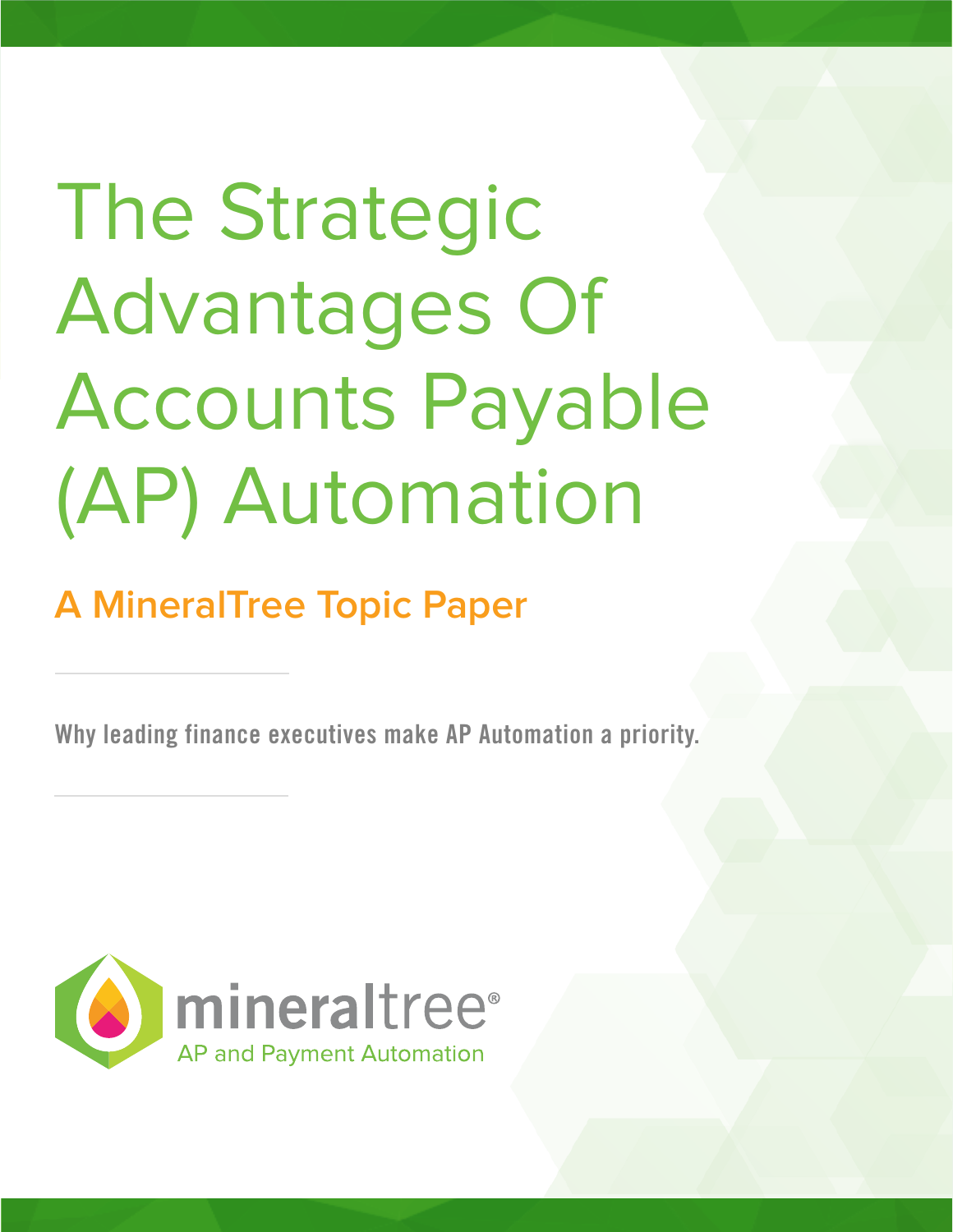In today's world of constant technological advances, automation has become the norm in most areas of business. To stay ahead of the competition and drive growth more quickly, savvy businesses are using automation as a way to stand out. Herein lies the concept that automation is not only a priority but also a strategic advantage to your business.

Innovation and evolution are key to the longevity and success of an organization. Across the entire business, software has expanded the scope of what the traditional job function entails. As with other technologies, automation isn't being developed to replace a function, but rather to bring new tools and functionality to individuals. By enabling individuals to do more with less, technology has freed up staff to focus on more strategic tasks instead of spending time on mundane tasks.

A recent [McKinsey report](http://www.mckinsey.com/business-functions/digital-mckinsey/our-insights/four-fundamentals-of-workplace-automation) revealed that at least 45% of work activities could be automated using technology that already exists.<sup>1</sup> Yet, most companies are not taking advantage of the full scope of resources that are available. While cost may play a factor in adoption rates, automation is less expensive than the closest alternatives: doing nothing or hiring an additional resource.

#### **Why Companies Automate**

Businesses strive to achieve maximum growth, and in order to grow, a business must make sure its operations are scalable. Best-in-class organizations know that automation is not a "nice to have," rather a "must have." Often, a counter

argument develops when evaluating an automated solution: "I don't want to eliminate any staff members." For a business to thrive and achieve better outcomes, automation must be paired with staffers so that employees are no longer allocating 100% of the time to tasks that can be automated, and as a result, their teams are more productive.

By definition, automation means to employ some automatic process to reduce human intervention. In turn, this makes automation a strategic tool to a business and it empowers individuals to do their jobs more efficiently while keeping errors to a minimum. For a growing business, it is important to establish key benchmarks to evaluate the success of any project. Automation is a best practice for scaling and efficiency, so in the evaluation of solutions, it is important to measure the impact of the solution on employee's time. Automation can be best measured by the ability to:

- Reduce occurrences of errors
- Refine deliverability and accuracy of reports
- Enhance visibility and accessibility of operations
- Decrease time spent on daily, weekly, monthly, and quarterly tasks
- Shorten decision times
- Increase consistency and accuracy of Accounts Payable



**[Four Fundamentals Of Workplace Automation](http://www.mckinsey.com/business-functions/digital-mckinsey/our-insights/four-fundamentals-of-workplace-automation)**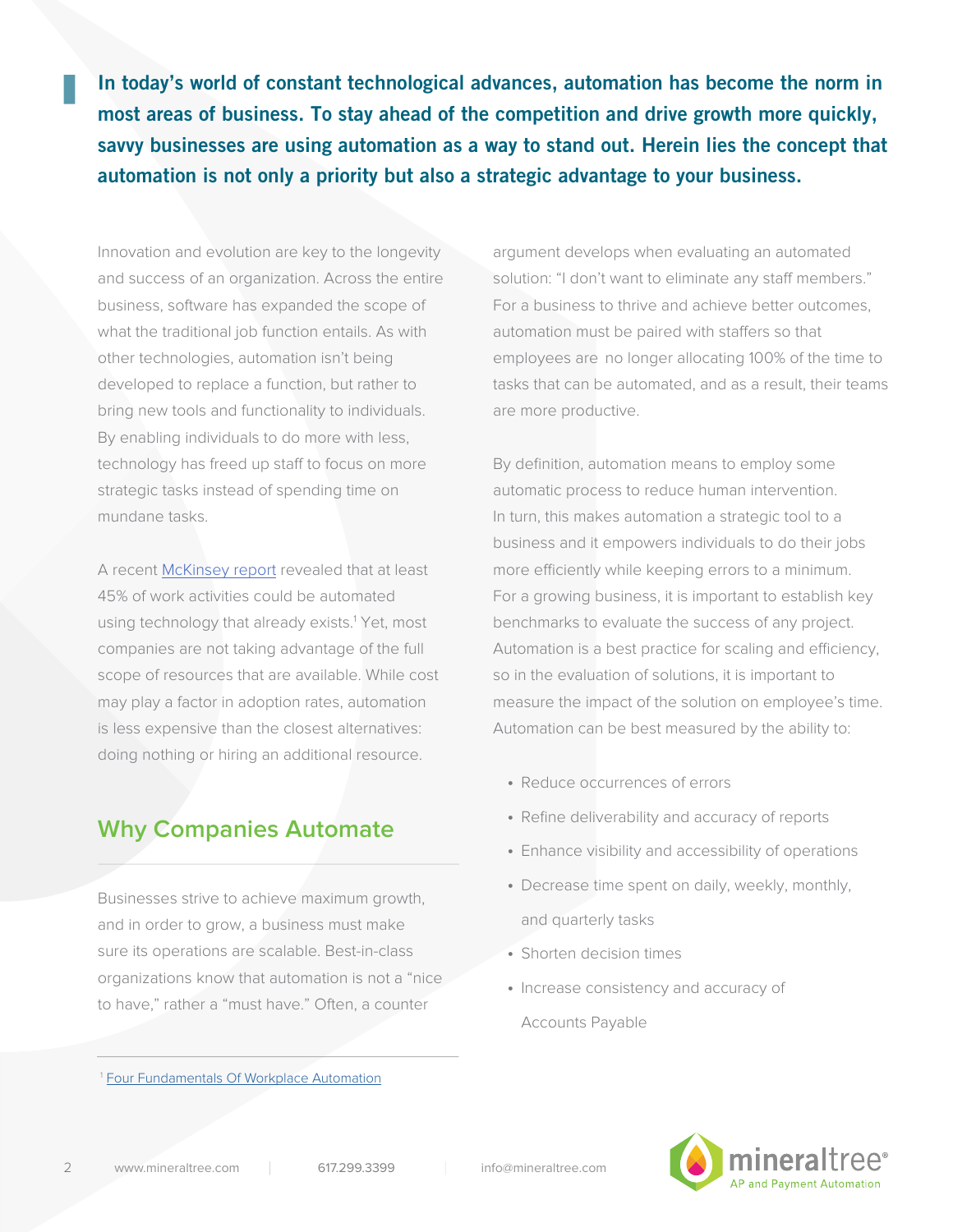#### **Why Automate Accounts Payable?**

Across the finance function, there are many areas that can be automated. There is a rapidly growing demand for Accounts Payable Automation as the traditional process is very manual and labor intensive. Small and middle-market businesses are unable to support rapid growth with a small finance team, so they are forced into one of two options: hire an additional team member or automate so that the current team can handle the increased workload.

As the number of vendors in the payables system increases, the workload also increases for the already overloaded small team. Often, hiring a new team member seems the obvious choice. But, companies find themselves in a position where there is not enough work for an additional full-time employee, which ultimately results in stretching the current staff as far as possible. Furthermore, when companies hire an additional AP Manager, they rarely end up spending less time on the Accounts Payable process. This is because companies are taking an overloaded team, adding an employee, and returning their workload back to a normal level. Accounts Payable Automation dramatically reduces the time spent on the invoice-to-payment process, usually by 50%, and this reduction comes at a much lower cost than hiring an additional team member. Not to mention, the payback period for an AP Automation solution is typically less than six months.

Accounts Payable Automation goes beyond saving time and money, and it is important to look at how it can provide a strategic advantage for your business. Strictly looking at process, AP Automation enables businesses to expedite the entire AP process, from invoice capture to payment execution. An automated process reduces errors, eliminates fees incurred from late payment, and eliminates fraudulent charges by increasing visibility and improving controls. With greater visibility, businesses can begin to take advantage of corporate card rebate programs and early pay discounts – which are one of the best financial returns for any organization – and can leverage them in a more predictable manner.

**A recent Aberdeen report titled "Automation: The Solution To Efficient Financial Management" found that 42% of respondents identified automation as a key step for improving financial management.2**

<sup>2</sup> Reap The Benefits Of Invoice Excellence With AP Automation

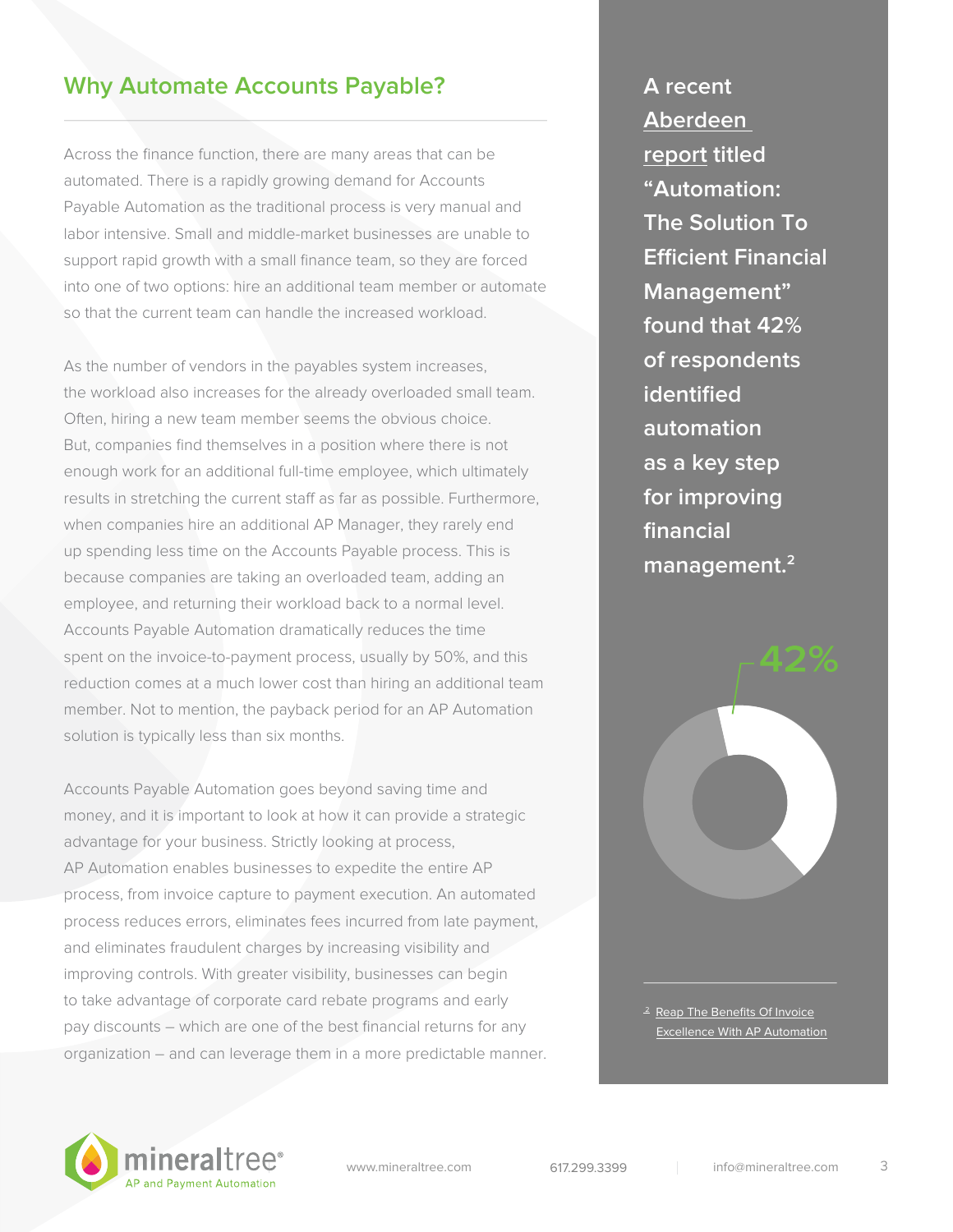The payment process is also simplified by the availability of multiple electronic payment options, advanced scheduling, automatic remittance details, and a mobile friendly interface. By utilizing electronic payment methods, businesses can also use virtual cards (if they don't have their own corporate card), enabling them to receive additional rebates on vendor purchases. With automatic remittance details, there is no reason for a vendor to call the AP department to check on a payment.

The biggest improvement of all may be time reallocation. With automation in place, the Accounts Payable Manager can focus on vendor management, process improvements, and higher value tasks rather than manual data-entry. Furthermore, when it comes to the audit process, there is an automatic, electronic audit trail. This improves compliance and reduces time spent searching through files for physical documentation.

#### **The Hidden Costs**

While the invoice-to-payment process seems simple, there are a lot of hidden costs that quickly add up. Let's look at the complete AP process: receive an invoice, find the appropriate purchaser for invoice approval, enter invoice data into the accounting system, request payment approval, execute payment, print checks, and mail.

It is important to understand that processing an invoice is more than just a piece of paper or a stamp. The costs break down into two categories: the cost of processing an invoice and the cost of processing the payment. Within these two categories, the cost of human capital is also included because it is necessary to factor in time spent on the AP process. Typically, an invoice costs between \$10 and \$15 to process, and a payment costs between \$2 and \$10. In total, the cost of processing and paying one invoice ranges between \$12 and \$25.



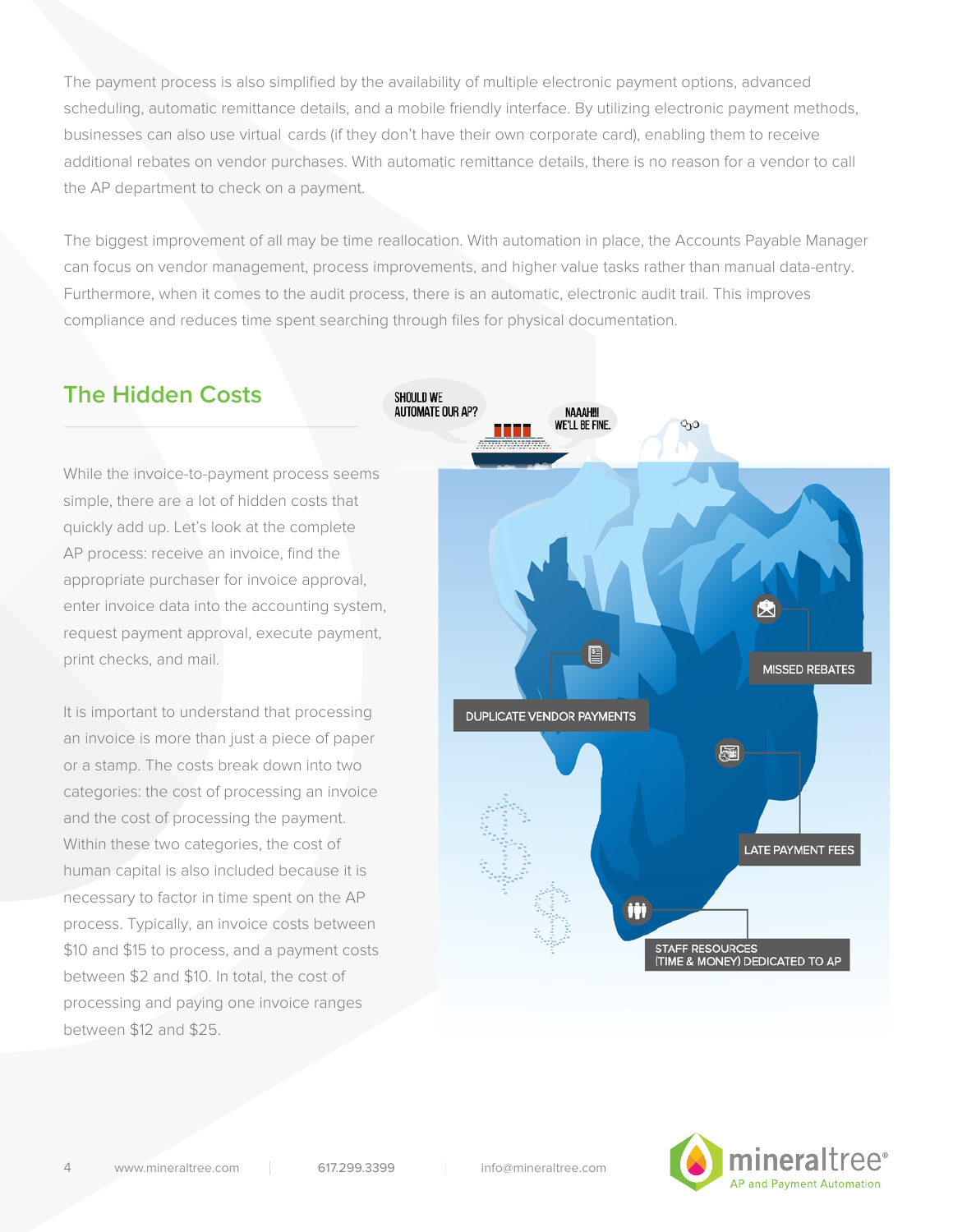#### **The Time To Automate Is Now**

If you are considering automating Accounts Payable, the time to do so is now. While you can wait, it will cost you. Best-in-class companies spend approximately \$12 to process an invoice and execute payment. Using that number, we calculated how much the AP process will cost you if you decide to wait. While a more in-depth analysis will showcase rebates available to your business and the payback period, the below table provides the basic cost of waiting.

#### Time Is Money: The Cost Of Waiting For Best-in-Class Companies

| $#$ Of<br><b>Invoices &amp;</b><br><b>Payments</b><br><b>Per Month</b> | 3<br><b>Months</b> | $6\phantom{a}$<br><b>Months</b> | 9<br><b>Months</b> | 1<br>Year |
|------------------------------------------------------------------------|--------------------|---------------------------------|--------------------|-----------|
| 100                                                                    | \$3,600            | \$7,200                         | \$10,800           | \$14,400  |
| 250                                                                    | \$9,000            | \$18,000                        | \$27,000           | \$36,000  |
| 500                                                                    | \$18,000           | \$36,000                        | \$54,000           | \$72,000  |
| 1000                                                                   | \$36,000           | \$72,000                        | \$108,000          | \$144,000 |
| 5000                                                                   | \$180,000          | \$360,000                       | \$540,000          | \$720,000 |

**Interested in seeing the value of Accounts Payable and Payment Automation?** 

Use the **MineralTree** Value Calculator and find out how automation will improve your AP Process.